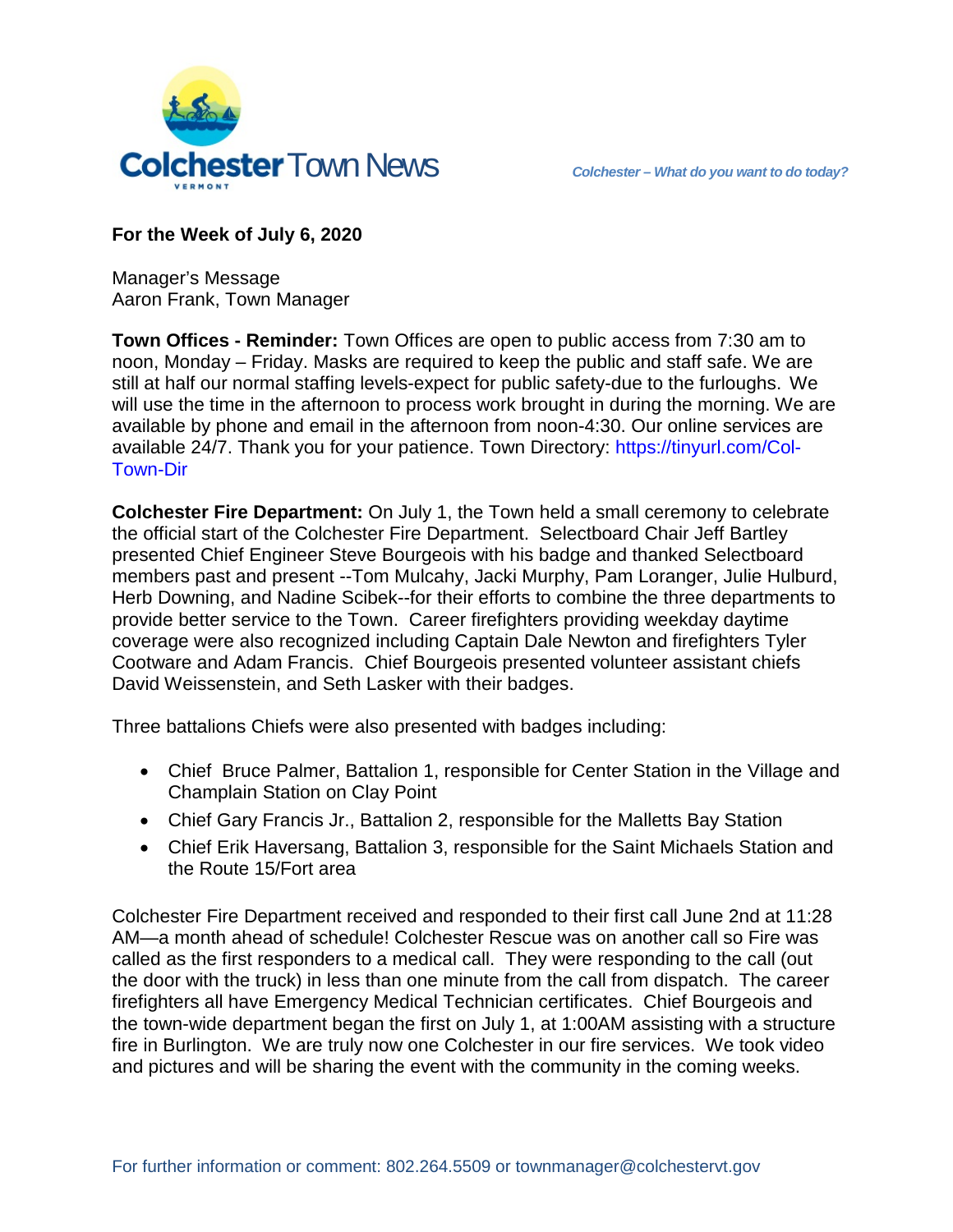

We will be following up with formal appointments of the Colchester Fire Department staff of each of the three battalions in small celebrations as well. Many thanks to the firefighters, past, current and future, for their selfless service to our community!

## **COVID INFO**

**Prevention:** Keep COVID-19 from spreading — wear a cloth mask whenever you leave home, and keep six feet between yourself and others. [https://www.healthvermont.gov/response/coronavirus-covid-19/about-coronavirus](https://www.healthvermont.gov/response/coronavirus-covid-19/about-coronavirus-disease-covid-19#prevention)[disease-covid-19#prevention](https://www.healthvermont.gov/response/coronavirus-covid-19/about-coronavirus-disease-covid-19#prevention)

**Contact Tracing:** Contact tracing by the State Department of Health is an active part of Vermont's response to COVID-19. Contact tracing can occur in different ways depending on the nature of the possible exposure.

**Numbers:** As of July 2nd, Vermont health officials reported 1,227 coronavirus cases in the state, with 960 people recovered and 56 deaths.

**COVID Vaccine estimate**: We're one-third of the way to a widely available coronavirus vaccine, experts say [https://www.usatoday.com/in-depth/news/health/2020/06/30/covid](https://www.usatoday.com/in-depth/news/health/2020/06/30/covid-vaccine-progress-widely-available-coronavirus-expert-panel/3242395001/)[vaccine-progress-widely-available-coronavirus-expert-panel/3242395001/](https://www.usatoday.com/in-depth/news/health/2020/06/30/covid-vaccine-progress-widely-available-coronavirus-expert-panel/3242395001/)

**Cases in Colchester:** 52 as of 7/2**.** [https://www.healthvermont.gov/response/coronavirus](https://www.healthvermont.gov/response/coronavirus-covid-19/current-activity-vermont#town)[covid-19/current-activity-vermont#town](https://www.healthvermont.gov/response/coronavirus-covid-19/current-activity-vermont#town)

Assessor Robert Vickery

The Abstract Grand List of the values of all property in Colchester was approved by our elected Listers and logged with the Town Clerk on June 4, 2020. All appeals to the Board of Listers have been heard and results of Grievance Notices have been mailed.

The Assessor's office can answer questions by calling 264-5671 or email us at [colchesterassessor@colchestervt.gov](mailto:colchesterassessor@colchestervt.gov) All parcel data is available online on the Assessor's web page at:<https://www.colchestervt.gov/149/Assessor>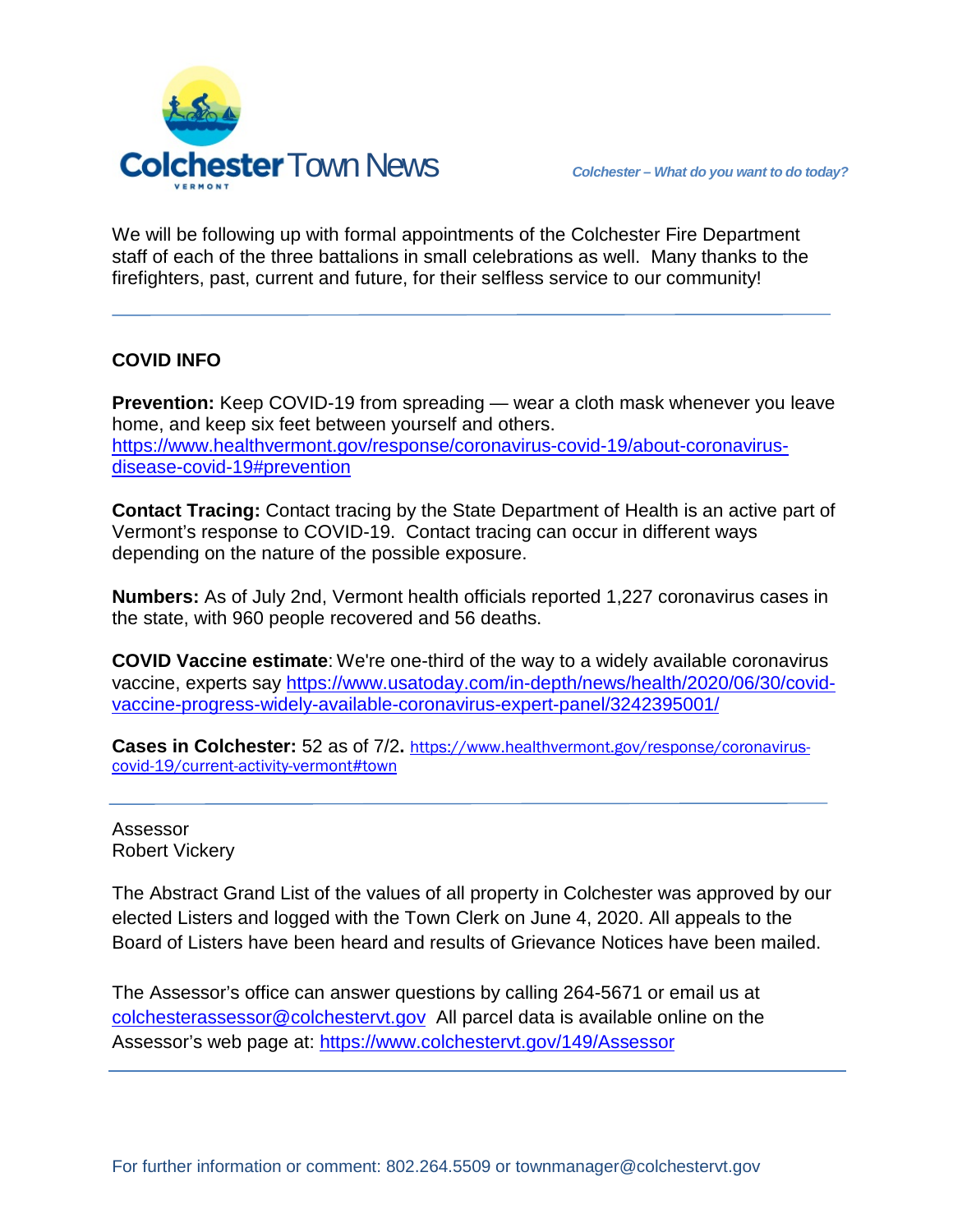

Colchester's Burnham Memorial Library Kelly McCagg, Director

Summer is here and that means Summer Reading! This has been a different and sometimes difficult year for everyone, so we have created summer activities to keep all ages engaged. This year's theme is "Imagine Your Story," so the possibilities are endless. We will have online storytimes, grab-and-go craft bags for children and adults, virtual performers for families, outdoor challenges, and READING!

**VINS presents "Animals in Myth & Legend":** Friday, July 31 at 2:00 pm. How did Snake lose her legs? Why does Owl only fly at night? How did Turtle fly south for the winter? Meet these animals and hear their stories while we learn about the adaptations they have that help them survive. We'll explore different tales that help us to understand the world of wildlife around us. Once registered you will be sent a Zoom link to login.

**Magic, Illusion, Comedy, and Confusion with Magic Mr. Nick!** TBA. A show full of magic and illusions that simply can't be done at an in-person show. The link to this performance will be shared in July on our Facebook page and website [https://colchestervt.gov/3247/Summer-Reading-2020.](https://colchestervt.gov/3247/Summer-Reading-2020)

**Weekly Craft Bags for Kids:** Each week a new story-inspired craft will be available for pick-up at curbside. Email us or sign up online to ensure there is a bag with your name on it.

**Storytimes & More:** Our storytimes this summer will be virtual, live on our Facebook page<https://www.facebook.com/burnhamlibyouth/> *Tuesday Storytime* at 10:30 from June 30<sup>th</sup> thru August 11 is geared toward toddlers and preschoolers. **Baby Storytime** on Fridays at 10:30 from June 26 thru August 14<sup>th</sup> includes rhymes, songs, stories, and BUBBLES! *Pajama Storytime* is the perfect end to a great day—the last Monday of each month at 6:30pm. *Read-a-loud for Grades 3 and Up* happens every Monday & Thursday at 3pm.

**Storywalk® at Village Park:** Read a tale on the trail this summer. This project is a community partnership between Colchester Parks & Recreation and Colchester's Burnham Library. It combines the many benefits of physical activity, time outdoors in nature, and literacy. Participation is Easy! Just follow the numbered signs that will lead you around the main trail. The story will be changed periodically throughout the season.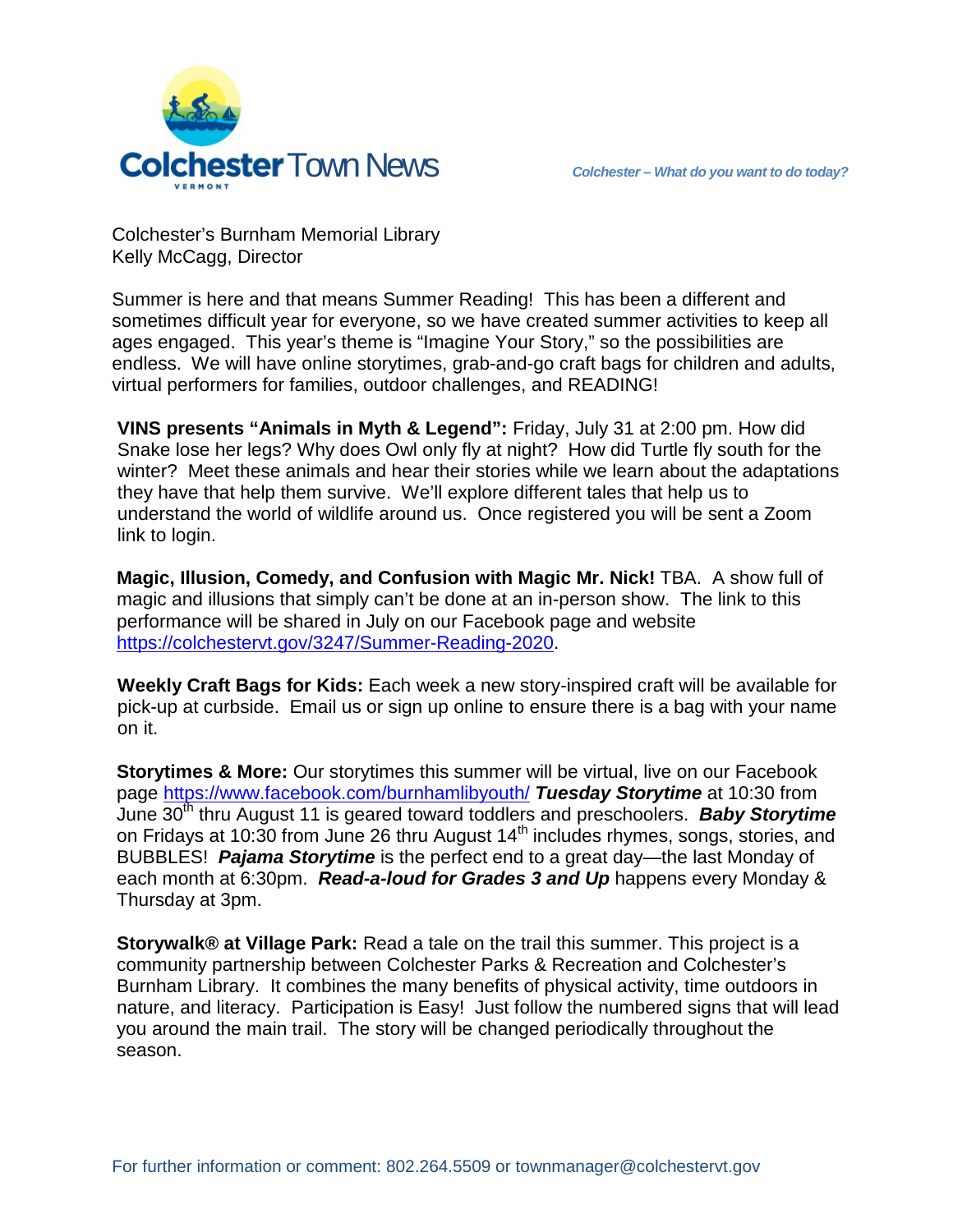

**Adults & Teens (15 and older):** We invite you to come along as we venture on a quest to reconnect with one another, nature, and our own creativity. Get a list of the challenges at the library or on our Summer Reading page. Complete five of the tasks and you will be entered into a drawing to win a gift card to a local business. Everyone is a winner!

**DIY Craft Schedule (for Adults & Teens):** You can pick up supplies to make the following projects at curbside pick-up---July 7<sup>th</sup> Macramé Keychains, July 21<sup>st</sup> Peace Rocks, August 4<sup>th</sup> String Art, August 18<sup>th</sup> Woven Bracelets from Recycled T-shirts. Supplies are limited. To guarantee a kit is waiting for you, email [kmccagg@colchestervt.gov](mailto:kmccagg@colchestervt.gov) using *DIY Craft* as the subject.

**Curbside Service:** You can access the library's physical collection via curbside service on Tuesdays from 1-4 and Saturdays from 10-12. Check out our webpage for more detailed information.<https://www.colchestervt.gov/3244/Curbside>

For more about Burnham Library:<http://colchestervt.gov/library> or call (802) 264-5660.

Office of the Town Clerk | Treasurer Julie Graeter

**Land Records:** To schedule an appointment for Land Record research, please contact us at 264-5520. You can also check out our webpages at [https://colchestervt.gov/322/Town-Clerk.](https://colchestervt.gov/322/Town-Clerk)

**Early/Absentee Voting** has started for the VT state primary election. The Clerk's Office is striving to achieve an environment to which all participants, **voters**, **volunteers** and **staff**, can be safe. Limiting the visits to the Town Clerk's Office is helpful.

We encourage all voters to request mailed in ballots be sent to your mailing address by completing and mailing the postage paid postcard you received. You may also request mailed in ballots at <https://mvp.vermont.gov/> or giving us a call at 802-264-5520.

For more about the Town Clerk's Office<http://colchestervt.gov/townclerk>or 264-5520.